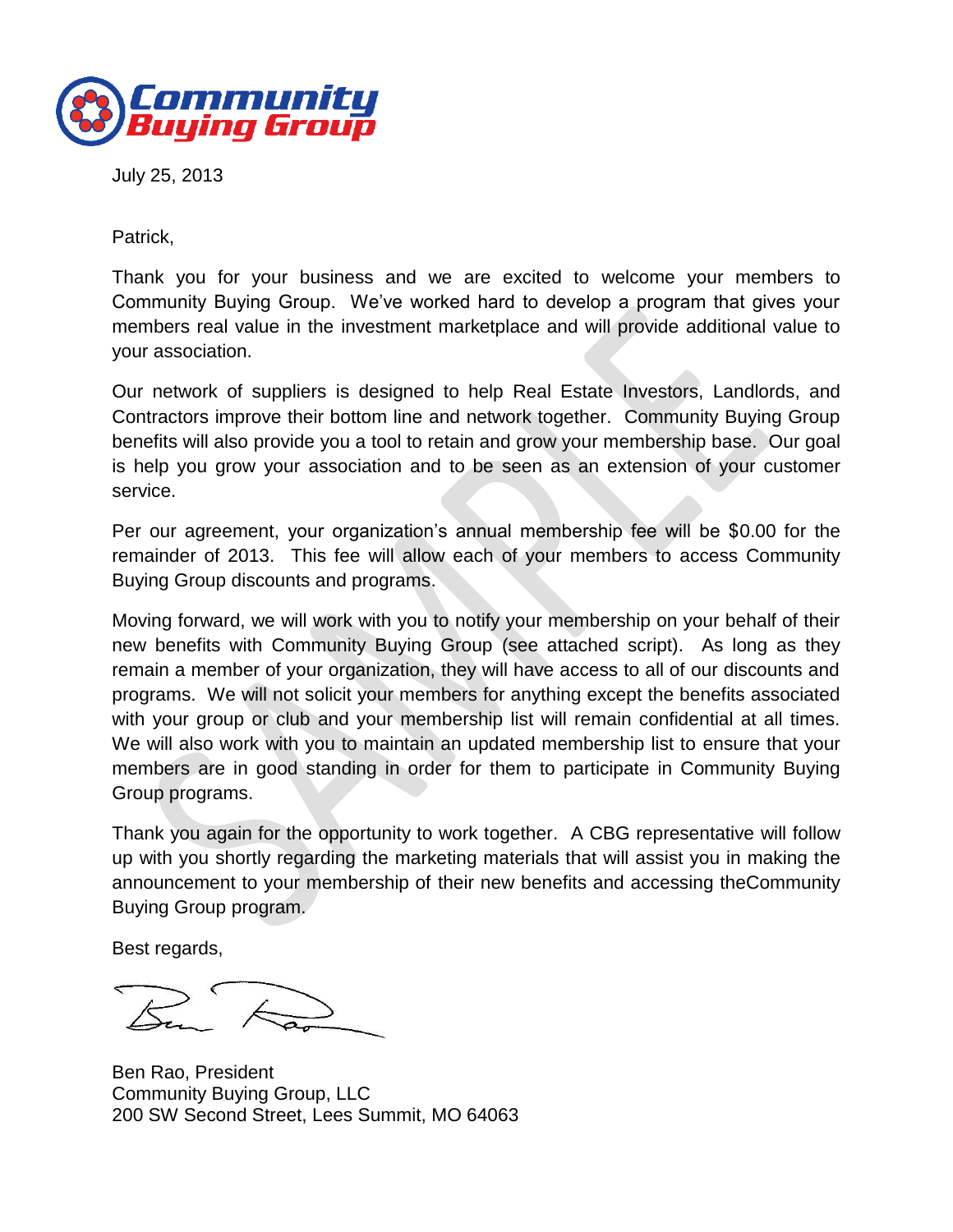

EXAMPLE: CBG Customer Service script, used to follow up after a new member registers

Good Afternoon John,

I am calling you on behalf of VRPOA. I understand you recently registered with Community Buying Group and wanted to make sure you understood how to take advantage of these new benefits that are included in your affiliation with VRPOA and are no additional charge to you.

You can now get discounts on products and services from places like Lowe's, Sherwin Williams, Sunbelt Tool Rentals, Sear Commercial, Sprint and another dozen suppliers.

Again these are a benefit of your affiliation with VRPOA and we just need a few minutes to see how we can help you take advantage of these programs?

Do you have a few minutes to do that now?

*NOTE: Up to this point your member see's us an extension of your customer service and most members give us feedback that it's refreshing to get a call related to the group and a benefit to make sure they are aware of discounts that are available to them.*